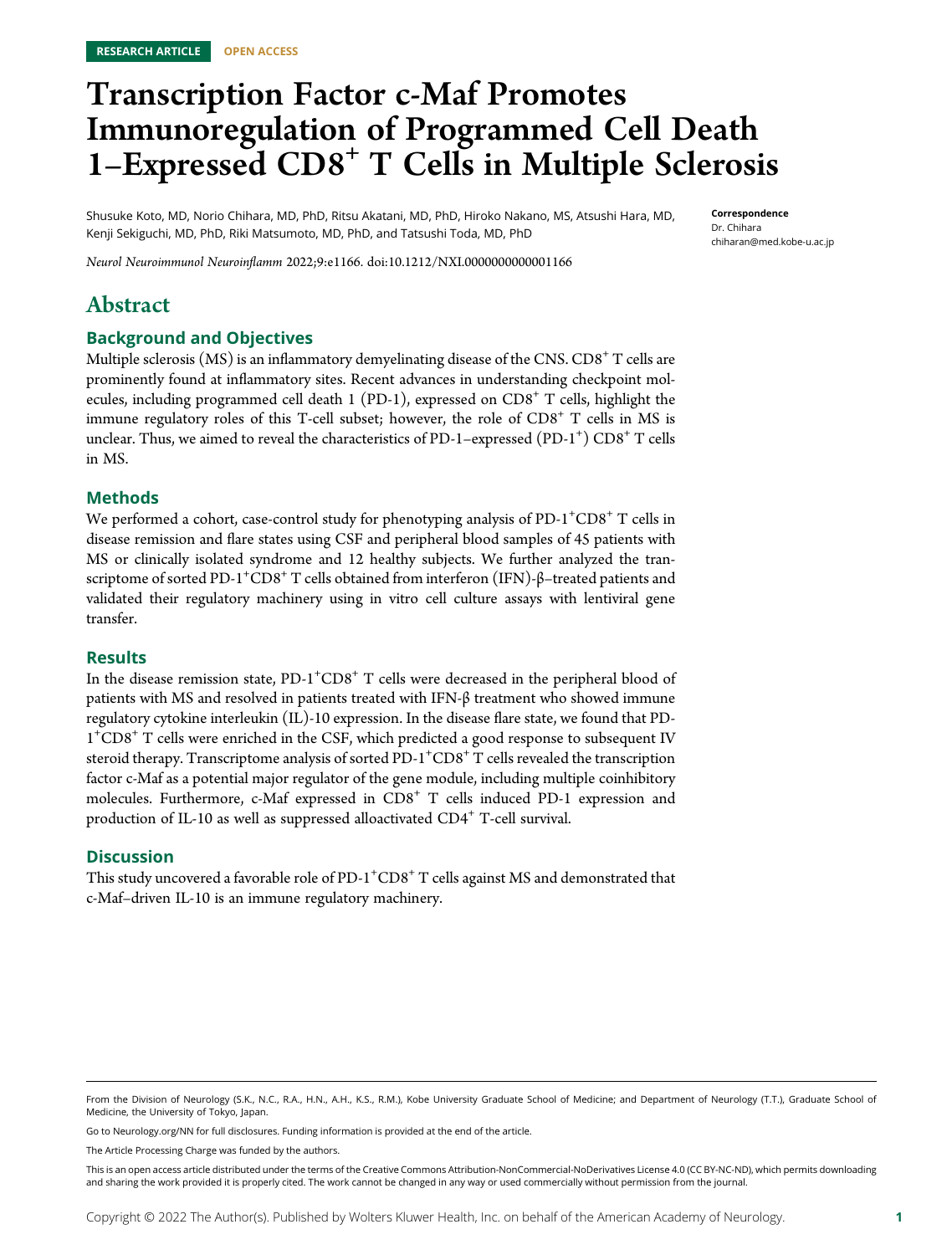# **Glossary**

 $ANOVA$  = analysis of variance;  $CIS$  = clinically isolated syndrome;  $DE$  = differentially expressed;  $EAE$  = experimental autoimmune encephalomyelitis; EDSS = Expanded Disability Status Scale; FACS = fluorescence-activated cell sorting; HS = healthy subject; IFN = interferon; IL = interleukin; IVMP = IV methylprednisolone; MLR = mixed lymphocyte reaction; MS = multiple sclerosis; PBMC = peripheral blood mononuclear cell; PD-L1 = PD-1 ligand 1;  $qRT-PCR =$  quantitative real-time PCR.

Multiple sclerosis (MS) is a chronic inflammatory demyelinating disease of the CNS. An imbalance between autoimmunity and immune tolerance, particularly in T cells, is considered to play a key role in the pathogenesis of MS.  $CDS<sup>+</sup> T$  cells are predominantly found in MS brain demyelinating lesions compared with CD4<sup>+</sup> T cells, and their numbers correlate with axonal damage.<sup>1</sup> Although researchers have focused on  $CD4^+$  T cells, which play pathogenic and regulatory roles in MS, recent studies have highlighted the regulatory role of  $CD8<sup>+</sup>$  T cells in MS.<sup>2</sup> Although the impairment of CD8<sup>+</sup> T-cell tolerance is thought to play a crucial role in disease outcomes, the underlying mechanisms, such as the regulation of coinhibitory molecules, are unclear. According to recent studies on other autoimmune diseases or cancer immunology, the T-cell exhaustion signature, characterized by high levels of coinhibitory molecule expression, is found in T-cell tolerance and correlates with a favorable prognosis in autoimmune diseases.<sup>3,4</sup>

Programmed cell death 1 (PD-1) is expressed during T-cell activation as a coinhibitory molecule and decelerates excessive differentiation, proliferation, and cytokine production.<sup>5</sup> Sequence variants in the programmed cell death protein 1 (PDCD1) locus are associated with disease progression in patients with MS.<sup>6</sup> Cancer immunotherapy using anti-PD-1 blockade causes CNS demyelinating diseases.<sup>7</sup> In experimental autoimmune encephalomyelitis (EAE) mice, a representative murine model of MS, PD-1, and its ligand PD-1 ligand 1 (PD-L1) are expressed on CNS-infiltrating cells, endothelial cells, and microglia.<sup>8,9</sup> Furthermore, PD-1– and PD-L1–deficient mice are more susceptible to EAE induction than wild-type control mice.<sup>10</sup> However, previous studies analyzing the role of the PD-1/PD-L1 axis in patients with MS have reported controversial results. Moreover, the PD-1/PD-L1 axis may not be associated with regulatory functions in  $CD4^+$  T cells.<sup>11</sup> In a rodent model of PD-1, an interferon (IFN)-stimulated response element is present in the promoter region of PDCD1, and stimulation of type I IFN increases the expression of PD-1.<sup>12,13</sup> IFN- $\beta$  is a type I IFN that is known to facilitate an antiviral immune response. It is also involved in immune modulation in autoimmune conditions and is used as a classical disease-modifying therapy in MS.<sup>14</sup> Recently, type I IFN has been identified as a key modulator of chronic neuroinflammation in neurodegenerative contexts, such as Alzheimer disease<sup>15</sup> However, the impact of type I IFN on immune modulators in humans, particularly on tissue-oriented CD8+ T cells, has not been well described. In this study, we analyzed IFN-β-driven PD-1-expressing (PD-1<sup>+</sup>) CD8<sup>+</sup> T cells in patients with MS and their immune regulatory functions.

# Methods

### Subjects and Specimens

We recruited 45 consecutive patients with MS or clinically isolated syndrome (CIS) who visited Kobe University Hospital from 2016 to 2020 as well as 12 age- and sex-matched healthy subjects (HSs). All patients with MS fulfilled the revised McDonald criteria.<sup>16</sup> Patients who experienced a first episode of neurologic symptoms that lasts at least 24 hours and is caused by inflammation or demyelination were considered to have CIS. For patients with disease flare, peripheral blood and CSF samples were collected before treatment, and the patients were also assessed for their response to initial high-dose IV methylprednisolone (IVMP) therapy  $(1 \text{ g}/d \text{ for } 3 \text{ days for } 1-3$ times) based on the exacerbation of the Expanded Disability Status Scale  $(EDSS)$ ,<sup>17</sup> a physical disability scale of MS, over the original EDSS score (responder, exacerbation of the EDSS = 0; nonresponder, exacerbation of the EDSS  $\geq 0.5$ ) at discharge. Length of hospitalization (days) was assessed for correlation with the proportion of PD-1<sup>+</sup>CD8<sup>+</sup> T cells in the CSF.

### Flow Cytometry

Peripheral blood mononuclear cells (PBMCs) were separated by density-gradient centrifugation using Ficoll-Paque PLUS density-gradient media (GE Healthcare, Uppsala, Sweden). PBMCs or CSF specimens were stained with anti-human CD4 PE/Cy7, CD8a-FITC, CD45RA-PerCP/Cy5.5, CD27-Brilliant Violet, TIGIT PE, PD-1 APC antibodies (BioLegend, San Diego, CA), and CD3<sup>−</sup> PerCP/Cy5.5 antibodies (BD Biosciences, Franklin Lakes, NJ) for flow cytometry. Data were obtained using fluorescence-activated cell sorting (FACS) Verse LSRFortessa X-20 or FACS Aria III (BD Biosciences). Dead cells were excluded using Fixable Viability Dye eFluor 506 (Thermo Fisher Scientific, Waltham, MA). Negative expression was defined as fluorescence minus one control (eFigure 1, [links.](http://links.lww.com/NXI/A710) [lww.com/NXI/A710\)](http://links.lww.com/NXI/A710).

### Culture Assays

For in vitro IFN-β stimulation,  $8 \times 10^4$  PBMCs from HSs were cultured and stimulated with CD3/CD28 beads (Dynabeads Human T-Activator CD3/CD28; Thermo Fisher Scientific) in 96-well U-bottom plates for 4 days with or without IFN-β (R&D Systems, Minneapolis, MN). For lentiviral transfection, short and long forms of Maf (musculoaponeurotic fibrosarcoma) isoform complementary DNA were introduced into lentiviral vectors and transfected into primary human  $CDS<sup>+</sup> T$  cells along with  $CD3/CD28$  bead stimulation for 4 days and analyzed for either gene expression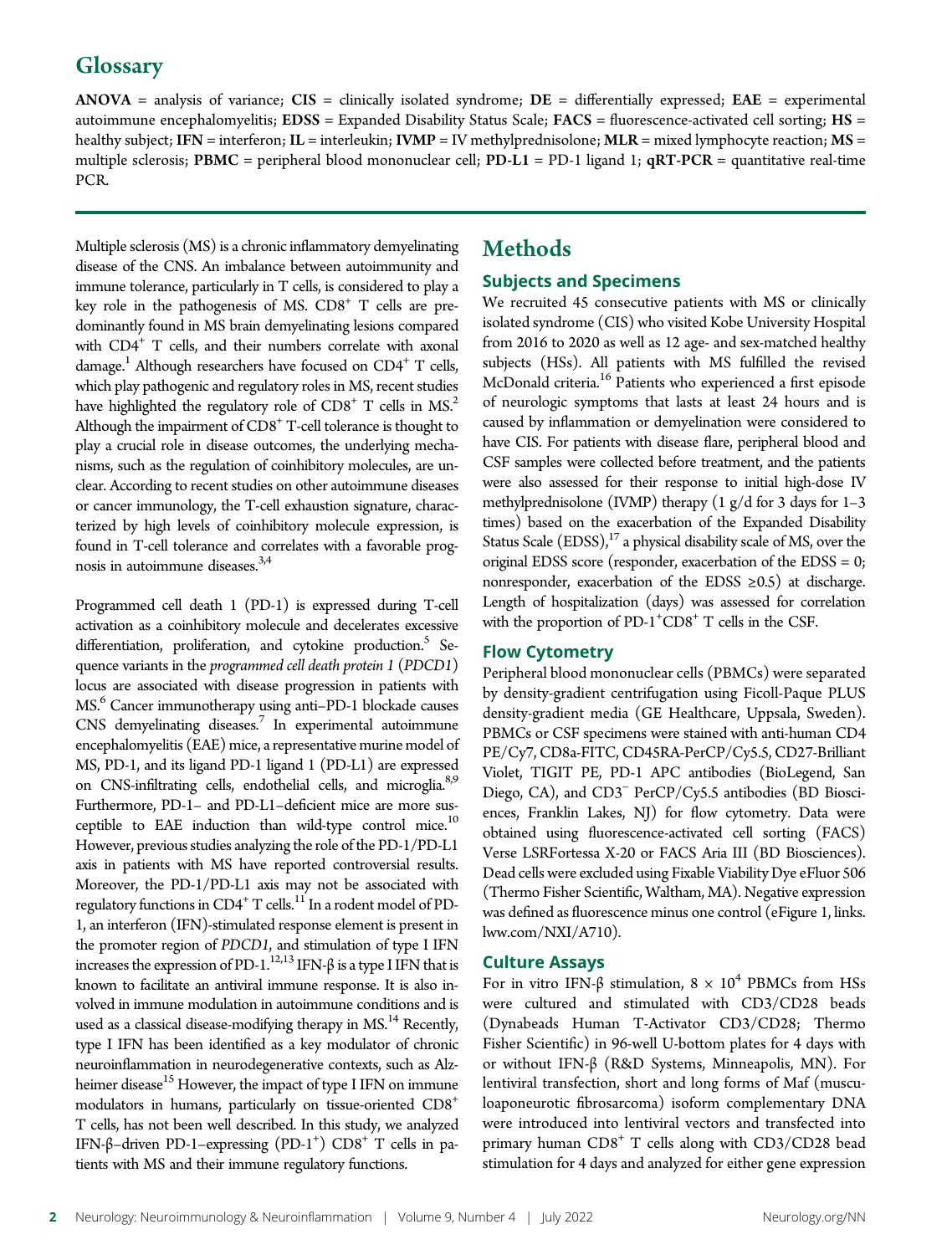using quantitative real-time PCR (qRT-PCR) or protein expression using FACS. They were further cultured in replaced fresh medium for 3 days, and protein expression was analyzed in cultured supernatants (multiplex bead-based ELISA assay [LEGENDplex, BioLegend]). The details are discussed in the eMethods [\(links.lww.com/NXI/A710](http://links.lww.com/NXI/A710)).

For the mixed lymphocyte reaction (MLR),  $5 \times 10^5$  PBMCs from 2 different individuals were mixed in a ratio of 1:1 with culture supernatants from the lentivirus transfection experiments described above. PBMCs from one individual were labeled with Cell Trace® (Thermo Fisher Scientific) to distinguish cocultured PBMCs from another individual. The cells were cultured for 5 days with either 5 μg/mL of antihuman interleukin (IL)-10 receptor α (anti-IL-10R) antibody (MAB274; R & D systems) or mouse immunoglobulin G1 isotype control (MAB002; R & D systems) and analyzed by flow cytometry to determine the surface phenotype of cell viability (propidium iodide staining).

### Quantitative RT-PCR and Microarray

Sorted PD-1<sup>+</sup>CD8<sup>+</sup> T cells and PD-1-negative CD8<sup>+</sup> T cells (PD-1<sup>-</sup>CD8<sup>+</sup> T cells) from patients with MS treated with IFN-β using FACS Aria III were analyzed for global gene expression

Figure 1 Type 1 IFN-Induced PD-1 Expression on CD8<sup>+</sup> T Cells From Patients With MS and the Immune Regulatory Cytokine IL-10



(A) Representative flow cytometry data and summary of the proportions of PD-1 expression<br>on CD8<sup>+</sup> T cells from patients with MS (A.a, NTx and A.b, IFN-β). The proportion of PD-1– expressing cells was evaluated on whole CD8<sup>+</sup> T cells in PBMCs were obtained from HSs ( $n = 12$ ), patients with MS in remission receiving NTx (n = 8) (A.c), and patients with MS treated with IFN-β (n = 12). Values are expressed as mean  $\pm$  SD;  $* p < 0.05$ , 2-sided Mann-Whitney U test. (B) Representative flow cytometry data and summary of PD-1 expression on CD8<sup>+</sup> T cells from HSs stimulated by anti-CD3 and anti-CD28 beads (B.a) or with IFN-β (B.b) for 4 days. MFI was calculated based on all  $CDS<sup>+</sup>T$  cells (n = 4) (B.c). Values represent as mean  $\pm$  SD;  $\star p$  < 0.05, one-way ANOVA followed by the Tukey multiple comparison test. ANOVA = analysis of variance;  $HS =$ healthy subject; IFN = interferon; IL = interleukin; MFI = mean fluorescence intensity; MS = multiple sclerosis; NTx = no treatment group; PBMC = peripheral blood mononuclear cell; PD-1 = programmed cell death 1.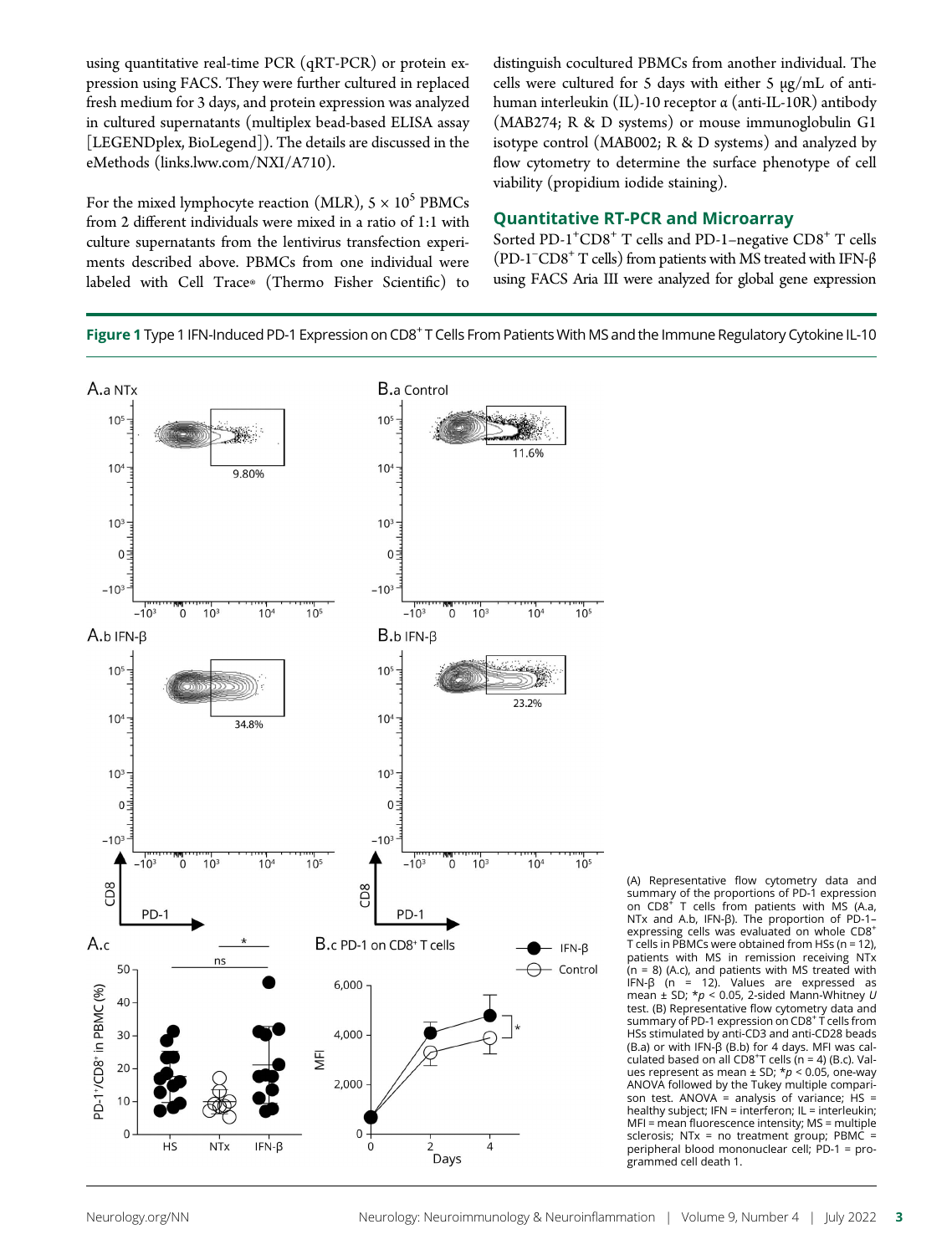using Clariom S Arrays (Thermo Fisher Scientific). In addition, the gene expression of sorted cells was also determined by qRT-PCR using the Applied Biosystems 7900 HT Fast Real-Time PCR System (Thermo Fisher Scientific) and primers (eTable 1, [links.lww.com/NXI/A710\)](http://links.lww.com/NXI/A710).

### Data Analysis

Flow cytometry data were analyzed using FlowJo software ver. 10 (BD Biosciences). Statistical analyses were performed using Prism software (GraphPad Software). In addition, the 2-sided t test, 2-sided Mann-Whitney U test, one-way analysis of variance (ANOVA) post hoc test (Tukey multiple comparison test), or repeated-measures ANOVA post hoc test (Tukey multiple comparison test) were used as appropriate.

For microarray experiments, individual raw data. CEL files were normalized and transformed to log space by considering log2 (intensity) using the Genomics Suite software (MOLSIS Inc, Tokyo, Japan). Differentially expressed (DE) genes were annotated as genes with false discovery rate–corrected ANOVA (<0.05) between  $PD-1$ <sup>+</sup> $CD8$ <sup>+</sup> and  $PD-1$ <sup>- $CD8$ <sup>+</sup> T cells.  $PD-1$ <sup>+</sup> $CD8$ <sup>+</sup> and</sup> PD-1<sup>-</sup>CD8<sup>+</sup> cell data from HSs<sup>18</sup> (GSE26495) were downloaded and subjected to robust multiarray average normalization. Gene set enrichment analysis of DE genes upregulated in  $PD-1$ <sup>+</sup> $CD8$ <sup>+</sup> T cells was performed using the Gene Ontology resource website [\(geneontology.org](http://geneontology.org/)).<sup>19</sup> c-Maf chromatin immunoprecipitation sequencing (ChIP-seq) data20 (GSE101389) were downloaded, and each peak was assigned to DE genes located within 185 kilobases, a reported median size of genomic interaction domains.<sup>21</sup>

### Standard Protocol Approvals, Registrations, and Patient Consents

This study was approved by the ethics committee of Kobe University Hospital (No. 1381), and signed informed consent was obtained from all participants.

### Data Availability

The data sets during and/or analyzed during the current study are available from the corresponding author on reasonable request.

# Results

### Proportion of PD-1<sup>+</sup>CD8<sup>+</sup> T Cells Increased in IFN-β–Treated Patients With MS and Exhibited an Immunoregulatory Gene Profile

To analyze the function of  $PD-1$ <sup>+</sup> $CD8$ <sup>+</sup> T cells in the disease remission state, we compared patients who were not treated (no treatment group) and patients treated with IFN-β. The proportion of  $PD-1$ <sup>+</sup> $CD8$ <sup>+</sup>  $T$  cells was significantly increased in the IFN-β treatment group compared with that in the no treatment group and recovered to the levels of HSs (Figure 1A), indicating that IFN-β, as a disease-modifying treatment for MS, induced PD-1 expression on  $CD8<sup>+</sup>$  T cells, which is dysregulated in MS without treatment. We further analyzed the gene expression of PD-1<sup>+</sup>CD8<sup>+</sup> T cells in patients with MS treated with IFN-β. We found that the expression of the immune regulatory cytokine IL-10 was

increased in PD-1<sup>+</sup>CD8<sup>+</sup> T cells compared with that in PD-1<sup>-</sup>  $CD8<sup>+</sup>$  T cells, whereas the expression of other effector molecules of  $CD8<sup>+</sup>$  T cells, such as IFN- $\gamma$ , tumor necrosis factor-α, and granzyme B, did not differ between the groups (eFigure 2, [links.lww.com/NXI/A710](http://links.lww.com/NXI/A710)). Next, to show a direct link between IFN-β treatment and PD-1 expression, we stimulated  $CD8<sup>+</sup>$  T cells from HSs with IFN-β in vitro and confirmed that the level of PD-1 expression was consistently higher in the IFN-β treatment group than in the no treatment group (Figure 1B).

### Prominent PD-1<sup>+</sup>CD8<sup>+</sup> T Cells in the CSF Correlated With Responsiveness to Corticosteroid Therapy in the Disease Flare State

In MS, the memory T-cell population contains autoreactive T cells that play a crucial role in defining the imbalance between autoimmunity and immune tolerance. $22$  We analyzed the peripheral blood and CSF distribution of CD8<sup>+</sup> T-cell subpopulations in patients with MS and CIS. The clinical profiles of the patients and HSs are presented in table 1. There were no significant differences among the groups in terms of age, disease duration, or EDSS scores. In contrast, we found that PD-1 was mainly expressed in the memory cell population of  $CD8<sup>+</sup>$  T cells and was less expressed in naive cells (CD27<sup>+</sup>CD45RA<sup>+</sup>) or terminally differentiated cells (CD27<sup>-</sup>CD45RA<sup>+</sup>) in line with the previous report<sup>23</sup> (eFigure 3, [links.lww.com/NXI/A710](http://links.lww.com/NXI/A710)). We found a higher frequency of PD-1<sup>+</sup>CD8<sup>+</sup> T cells in the patient group experiencing a disease flare, which was evident in the CSF specimens (Figure 2A). Of note,  $CDS<sup>+</sup> T$  cells in the CSF were mainly those with a central memory phenotype (CD27+ CD45RA<sup>−</sup> ), and PD-1 expression was prominently observed in that subpopulation. Furthermore, the proportion of

### Table 1 Clinical Profiles<sup>a</sup>

|                               | <b>HSs</b> | Patients with MS <sup>b</sup>               |                                              |                            |
|-------------------------------|------------|---------------------------------------------|----------------------------------------------|----------------------------|
|                               |            | In remission                                |                                              | In a disease<br>flare      |
|                               |            | <b>NTx</b>                                  | IFN- $\beta$<br>treatment                    | <b>NTx</b>                 |
| Number                        | 12         | 8                                           | 16                                           | 21                         |
| Female:male                   | 5:7        | 6:2                                         | 9:7                                          | 16:5                       |
| Age (y)                       |            | $37.3 \pm 6.7$ $44.2 \pm 16.7$ $42 \pm 9.9$ |                                              | $38.9 \pm 12.9$            |
| Disease duration (y)          |            |                                             | $10.9 \pm 8.7$ $12.1 \pm 10.7$ $4.7 \pm 8.8$ |                            |
| Disease activity <sup>c</sup> |            | $0.6 \pm 1.1$                               | $0.4 \pm 0.6$                                | $1.4 \pm 0.8$ <sup>d</sup> |
| <b>EDSS score</b>             |            | $2.0 \pm 2.3$                               | $3.0 \pm 2.5$                                | $2.6 \pm 1.7$              |

Abbreviations: ANOVA = analysis of variance; EDSS = Expanded Disability Status Scale; HS = healthy subject; IFN = interferon; MS = multiple sclerosis; NTx = no treatment group.

<sup>a</sup> Values are expressed as number or mean ± SD; one-way analysis of variance followed by the Tukey multiple comparison test.

**b Patients with clinically isolated syndrome or patients with MS who expe**rienced an initial attack or relapse.

Number of relapses in the last 2 years.

<sup>d</sup> Higher in disease flare than in remission (IFN) ( $p < 0.01$ ).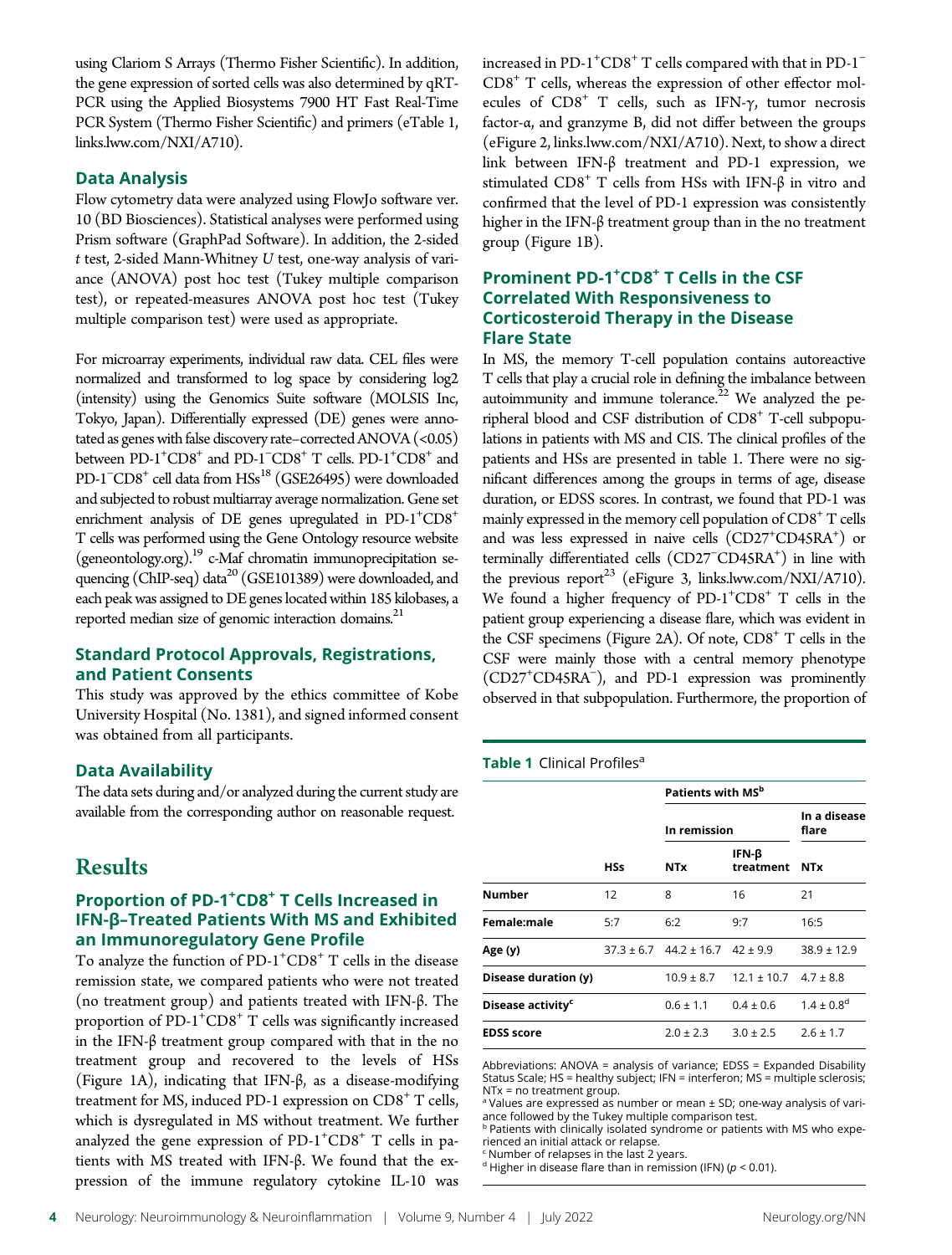Figure 2 Prominent PD-1<sup>+</sup>CD8<sup>+</sup> T Cells in the CSF From Patients With Disease Flare Correlates With Responsiveness to Corticosteroid Therapy



(A) The proportion of PD-1 expression on CD8<sup>+</sup> T cells in PBMCs (n = 8) and CSF (n = 17) from patients with relapsed MS or CIS. Values are expressed as mean ± SD;<br>\*\*\*p < 0.001, 2-sided unpaired *t* test. (B and C) Summary responders (n = 5) and nonresponders (n = 3). Values are expressed as mean  $\pm$  SD; \*p < 0.05, 2-sided unpaired t test. (D) Scatter plot and Spearman correlation coefficient (r) of the proportion of PD-1+CD8+ T cells in the CSF and hospitalization period (days) were plotted (n = 15; hospitalized patients in disease flare); simple linear regression with 95% CI is shown. CIS = clinically isolated syndrome; MS = multiple sclerosis; PBMC = peripheral blood mononuclear cell; PD-1 = programmed cell death 1.

PD-1<sup>+</sup>CD8<sup>+</sup> T cells in the CSF of IVMP treatment responders was higher than that in nonresponders; however, there was no difference in the proportion of cells in the peripheral blood between the groups, suggesting that the immune state of the CSF may predict the response to subsequent treatments (Figure 2B and C). We also analyzed PD-1 expression on  $CDS<sup>+</sup>$ T cells in the CSF of noninflammatory neurologic diseases, such as idiopathic normal pressure hydrocephalus, which is approximately 50% (eFigure 4), suggesting that the high frequency of PD-1<sup>+</sup>CD8<sup>+</sup> T cells in treatment responders may play active immune regulatory roles. Indeed, the proportion of PD-1<sup>+</sup>CD8<sup>+</sup> T cells before treatment in patients experiencing a disease flare was correlated with short-term hospitalization (Figure 2D). In contrast, CSF parameters, such as cell number, total protein

level, immunoglobulin G index, and myelin basic proteins, were not significantly different between responders and nonresponders (eTable 2, [links.lww.com/NXI/A710\)](http://links.lww.com/NXI/A710).

### IFN-β-Driven PD-1<sup>+</sup>CD8<sup>+</sup> T Cells Harbored Immune Regulatory Phenotype

Because our data suggested that the proportion of PD-1<sup>+</sup>CD8<sup>+</sup> T cells correlated with IFN-β treatment and favorable outcomes in the disease flare state, we used an unbiased approach to detect differentially coexpressed genes in PD-1+ CD8<sup>+</sup> T-cell populations from these patients. We detected 170 DE genes between PD-1<sup>+</sup> and PD-1<sup>-</sup>CD8<sup>+</sup> T cells (Figure 3A, eTable 3, [links.lww.com/NXI/A710](http://links.lww.com/NXI/A710)). The upregulated DE genes included multiple coinhibitory

Figure 3 PD-1<sup>+</sup>CD8<sup>+</sup> T Cells From Patients Treated With IFN-β Harbor an Immune Regulatory Phenotype



(A) Heatmap showing 170 DE genes between PD-1+ and PD-1– CD8<sup>+</sup> T cells in the peripheral blood from patients with MS in remission treated with IFN-β. Upregulated DE genes in PD-1\*CD8\* T cells include PDCD1, CTLA4, and TIGIT. Adjusted  $p < 0.05$  with FDR correction. (B) Gene enrichment analysis of upregulated DE genes specific for patients with MS treated with IFN-β. Analysis was performed using the PANTHER overrepresentation test (Reactome version 65). The FDR-adjusted p values are plotted as bubbles such that the sizes indicate fold enrichment. DE = differentially expressed; FDR = false discovery rate; IFN = interferon; MS = multiple sclerosis; PD-1 = programmed cell death 1.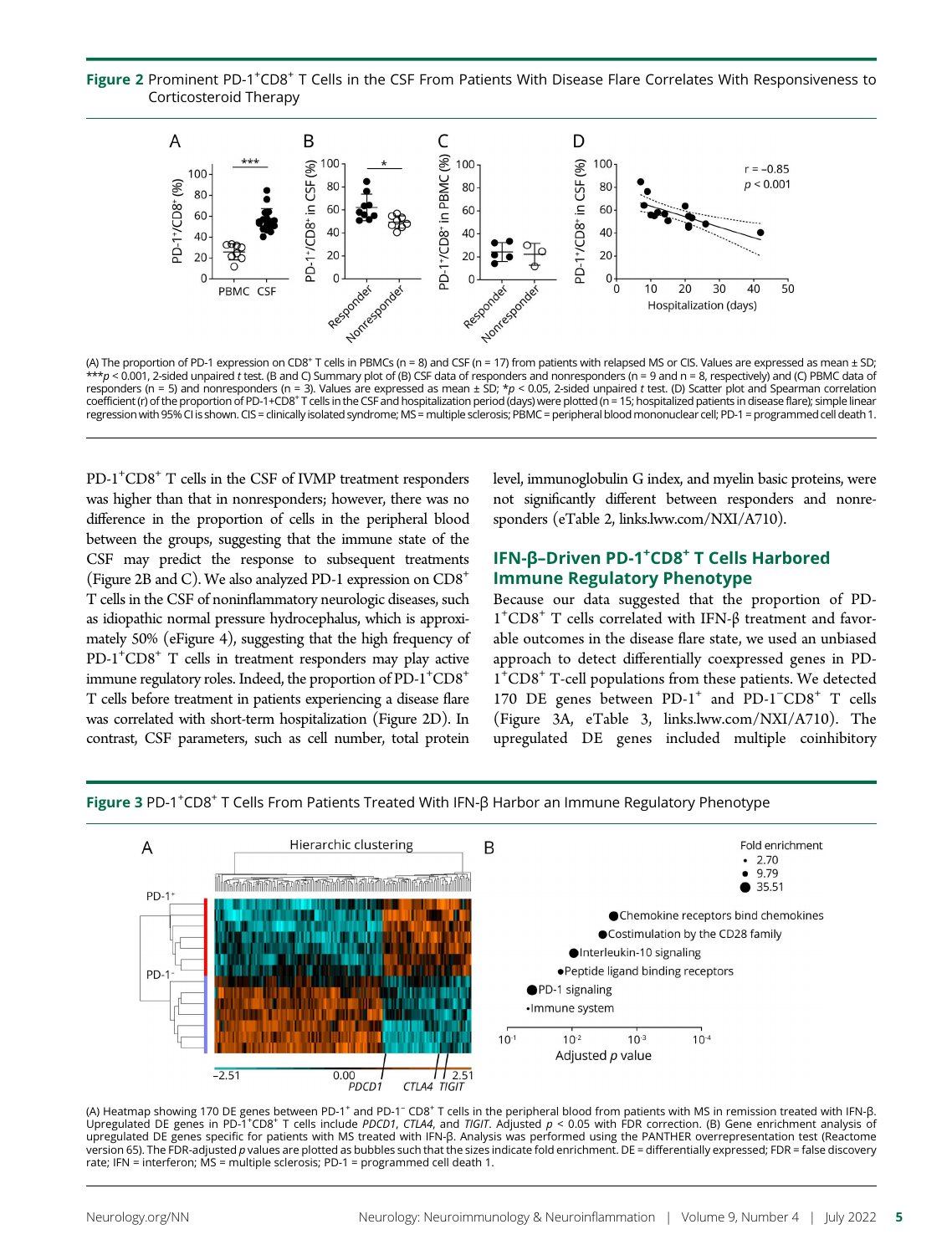molecule genes, such as CTLA4, TIGIT, and PDCD1. Of interest, CCR7 and SELL were both downregulated in PD-1<sup>+</sup> cells, whereas differential markers PTPRC and CD27 were not found in the differential gene list, suggesting that differential genes coexpressed with PD-1 are distinct gene sets from differentiation subsets. We further assessed the specificity of these DE genes using data sets of  $PD-1^+$  and  $PD-1^-CD8^+$ 

T cells from  $HSS^{18}$  and identified 14 genes, including PDCD1 (PD-1), as upregulated genes in  $PD-1+CD8+T$  cells in HSs. Among the DE genes, 45 were specifically upregulated in PD-1<sup>+</sup>CD8<sup>+</sup> T cells in patients with MS treated with IFN-β (eTable 4). Gene set enrichment analysis of these DE genes showed that chemokine receptors bind chemokines, costimulation by the CD28 family, and IL-10 signaling as the top-





(A) Differences in c-Maf messenger RNA expression between PD1<sup>+</sup>CD8<sup>+</sup> T cells and PD1<sup>–</sup>CD8<sup>+</sup> T cells were analyzed by qRT-PCR. \*p < 0.05, 2-sided paired *t* test.<br>(B) Frequency of DE genes with potential c-Maf binding l in primary human CD8†T cells from HSs that induced the expression of multiple coinhibitory molecules and IL-10 compared with the control vector (Mock) (n =<br>8 from 4 different individuals). Values are expressed as mean ± SD Because c-Maf has 2 alternative transcriptional variants (short and long forms), we overexpressed either the short or long form of c-Maf in CD8<sup>+</sup> T cells from HSs, c-Maf (S), or c-Maf (L), respectively. (D) PD-1 expression on c-Maf–expressing CD8<sup>+</sup> T cells stimulated by anti-CD3 and anti-CD28 beads for 4 days. Summary plots are shown (n = 8 from 4 different individuals). Values are expressed as mean ± SD; \*p < 0.05, 2-sided t-test. (E) After T-cell receptor stimulation, CD8<sup>+</sup> T cells were further incubated with IL-2 for 3 days. Cultured supernatants were analyzed for the production of IL-10 (n = 6 from 3 different individuals). Values are expressed as mean ± SD; \*\*p < 0.01, Mann-Whitney U test. DE = differentially expressed; HS = healthy subject; IFN = interferon; IL = interleukin; PD-1 = programmed cell death 1; qRT-PCR = quantitative real-time PCR.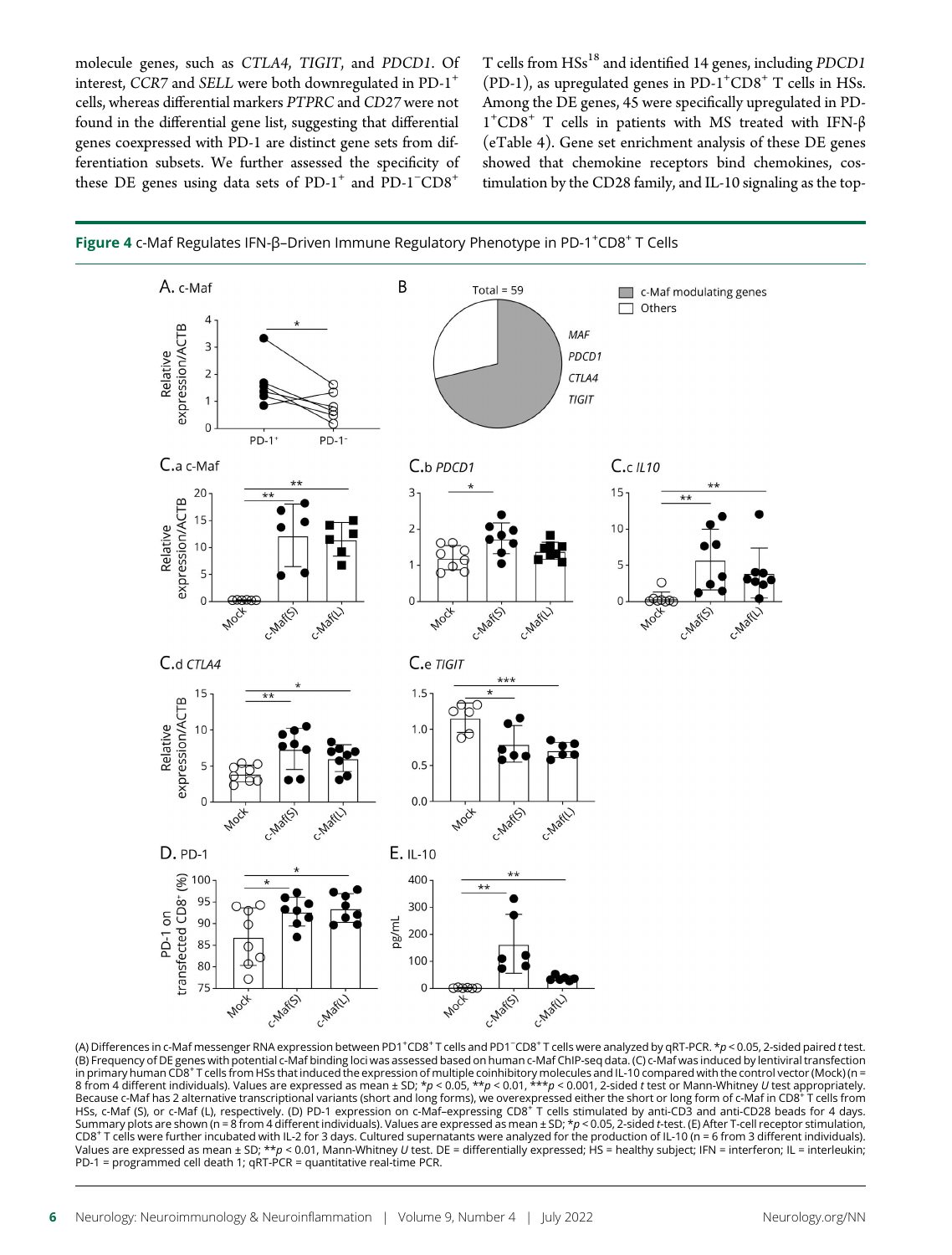scored gene sets (Figure 3B). These results suggest that PD-1<sup>+</sup>CD8<sup>+</sup> T cells are activated cells with the potential to migrate to inflammatory sites with a 2-facet role, facilitation and regulation, in inflammation.

### c-Maf Regulated a Majority of Regulatory Gene Modules in PD-1<sup>+</sup>CD8<sup>+</sup> T Cells

To elucidate the deeper immune regulatory machinery within PD-1<sup>+</sup>CD8<sup>+</sup> T cells, we analyzed the molecular mechanisms regulating the identified IFN-β–driven genes coexpressed with  $PD-1^+$  in  $CD8^+$  T cells in MS. To this end, we used a previously identified coinhibitory gene module found in multiple  $T$ -cell impairment states $4$  and identified several overlapping genes, including the transcription factor c-Maf (Figure 4A). We further used ChIP-seq data<sup>20</sup> of human T cells immunoprecipitated by c-Maf and showed that approximately 70% (43 of 59) of upregulated DE gene loci showed potential genomic interaction with c-Maf, including c-Maf MAF (Figure 4B, eFigure 5, [links.lww.com/NXI/](http://links.lww.com/NXI/A710) [A710\)](http://links.lww.com/NXI/A710). These data suggest that c-Maf in PD-1<sup>+</sup>CD8<sup>+</sup> T cells could be a key regulator of immune regulation.

Because c-Maf could be a potential key regulator of the regulatory function of PD-1<sup>+</sup>CD8<sup>+</sup> T cells, we performed additional experiments to elucidate the functional role of c-Maf in CD8<sup>+</sup> T cells. We performed lentiviral transfection, which allows primary human CD8<sup>+</sup> T cells to express c-Maf, and found that c-Maf upregulated the expression of PDCD1 and CTLA4, but not that of TIGIT (Figure 4C). In line with this, c-Maf drove PD-1 expression on  $CDS<sup>+</sup> T$  cells (Figure 4D). c-Maf induced immune regulatory cytokine IL-10 expression in  $CD8<sup>+</sup>$  T cells, which was also compatible with the culture supernatants (Figure 4E).

### c-Maf–Driven Humoral Factors of CD8+ T Cells Induced CD4+ T-Cell Death in Generalized Alloactivation of T Cells

Finally, we assessed the immune regulatory role of c-Maf in CD8+ T cells. To this end, we used an MLR and analyzed the impact of cultured supernatants from c-Maf–expressing CD8+ T cells on T-cell survival in an allogeneic MLR. Cultured supernatants from c-Maf–expressing  $CDS<sup>+</sup> T$  cells showed significantly higher  $CD4^+$  T cell death than the control supernatant (Figure 5A). Furthermore, this difference in  $CD4^+$  T-cell death was not observed under IL-10R signal blockade (Figure 5B and C), suggesting that IL-10 from c-Maf-expressing CD8<sup>+</sup> T cells facilitates activated  $CD4^+$  T-cell death.

## **Discussion**

PD-1 has been suggested to not only be involved in persistent chronic infectious diseases or the cancer microenvironment but



Figure 5 IL-10 From c-Maf-Expressing CD8<sup>+</sup> T Cells Induces T-Cell Death in Mixed Lymphocyte Reaction

(A) PBMCs from 2 individuals were cocultured to induce MLR using cultured supernatants from CD8<sup>+</sup> T cells with lentiviral c-Maf transfection or its control supernatants. The frequency of live PI<sup>-</sup> CD4<sup>+</sup> T cells after culture was compared ( $N = 12$  from 4 different individuals). Values are expressed as mean  $\pm$  SD;  $***p$  < 0.001, 2-sided t test. (B and C) MLR using the cultured supernatant of c-Maf or its control transfected CD8<sup>+</sup> T cells treated with anti-IL-10R antibody (5 μg/mL) or an isotype. Representative FACS data (B) and summary plots (C) are shown. Values are connected for each individual (n = 10).  $*_p$  < 0.05, repeatedmeasures ANOVA followed by the Tukey multiple comparison test. ANOVA = analysis of variance; FACS = fluorescence-activated cell sorting; IL = interleukin; PBMC = peripheral blood mononuclear cell;  $MLR = mixed$  lymphocyte reaction.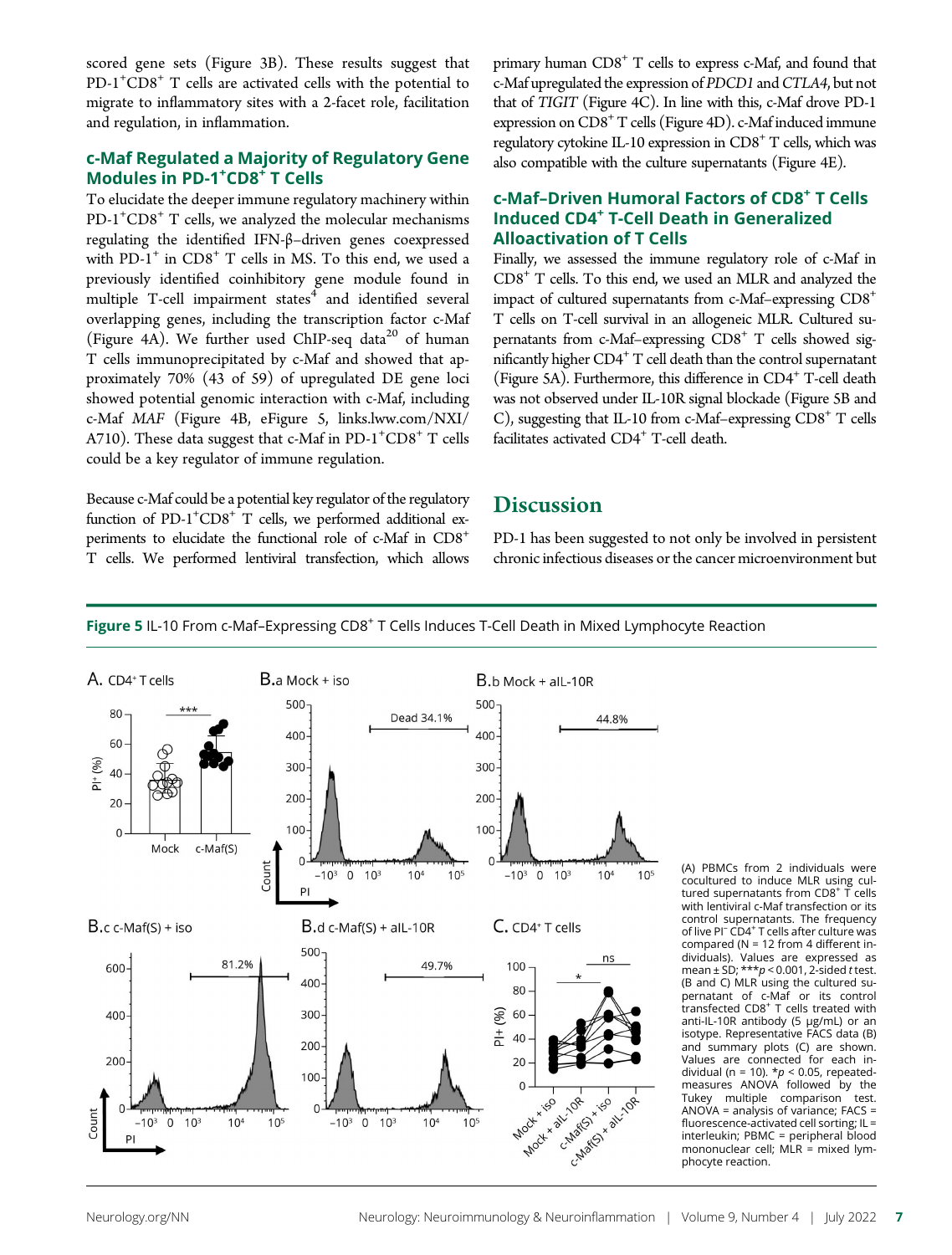to also play an inhibitory role in long-term autoimmune disease pathology.<sup>3</sup> In a previous study, the PD-1 expression in PBMCs from patients with MS was lower than that in PBMCs from healthy controls. $^{24}$  In this study, we further extended the results by focusing on PD-1 expression on  $CDS<sup>+</sup> T$  cells. We found that PD-1 expression was induced by IFN-β stimulation. During the acute phase of the disease, the proportion of PD-1+ CD8+ T cells in the CSF was correlated with a good response to subsequent steroid therapy. These observations highlight the heterogeneous levels of inflammation, including the differences in intrinsic IFN-β–driving genes in each disease flare, which lead to different levels of PD-1 expression in  $CD8<sup>+</sup>$  T cells.

We further annotated MAF as a key immune regulator gene coexpressed with PD-1. Furthermore, among the DE genes upregulated in PD-1+ CD8+T cells, c-Maf potentially interacted with known coinhibitory molecule genes, such as PDCD1, CTLA4, and TIGIT. c-Maf modulates the expression of not only PD-1 but also other coinhibitory molecules, such as Tim-3, and contributes to immune regulation in both cancer and autoimmunity.<sup>4,25</sup> Of interest, we did not observe the coexpression of Tim-3 and PD-1 in this study that has been observed in brain lesion sites of MS.<sup>26</sup> Because IFN-β suppresses the relapse of MS but does not prevent the progressive phase of the disease, $27$  another mutual assistance factor may be required to obtain sufficient immune regulation of  $CD8<sup>+</sup>$  T cells.

Importantly, c-Maf induced the expression of PD-1 and the immune regulatory cytokine IL-10 in  $CDS<sup>+</sup> T$  cells. Generally, CD8<sup>+</sup> T cells play effector roles as killer T cells; however, c-Maf-expressing PD-1<sup>+</sup>CD8<sup>+</sup> T cells may be commonly used to evaluate treatment responsiveness in stable disease states that harbor immune regulatory machinery. As a significant but not exclusive such mechanism, they induce cell death in activated pathogenic T cells via IL-10R signaling. Furthermore, because c-Maf has also recently been reported in human  $CD4<sup>+</sup>$  T cells as a key regulator of not only immunoregulation but also tissue residency of the cells, $^{20}$  further long-term and in-depth analysis could reveal the role of c-Maf in MS pathophysiology not only in the acute phase but also in the chronic progressive phase.

Our study has limitations related to the sample size and further prospective cohort studies with a larger sample size are needed. Another limitation was sample availability. Although we could obtain samples from untreated patients with MS at the early stage of the study, there have been no patients without treatment because we start disease-modifying therapy immediately after we diagnosed MS; thus, we performed in vitro experiments using samples from HSs. Compared with that, the coexpressed genes with PD-1 in  $CDS<sup>+</sup> T$  cells that we found in patients with MS treated with IFN-β could reflect not only the therapeutic efficacy but also MS-specific phenotypes that require further investigations. Nevertheless, the statistically confirmed phenotypical and experimental results not only validated the role of PD-1 in  $CDS<sup>+</sup> T$  cells in MS but also revealed a regulatory gene module within the  $PD-1$ <sup>+</sup> $CD8$ <sup>+</sup>

T cells that was potentially useful for predicting treatment responsiveness and treatment targets.

It appears that overcoming the impairment of immune regulatory function may be a more appropriate strategy to improve the efficacy of individualized therapies for MS. Given the potential immunoregulators with a clinical aspect for predicting responsiveness to treatment, we found that PD-1<sup>+</sup>CD8<sup>+</sup> T cells infiltrated into the CSF correlated with subsequent treatment response. Moreover, we found that type I IFN-driven genes were coexpressed in PD-1<sup>+</sup>CD8<sup>+</sup> T cells, including multiple coinhibitory receptors, and IL-10 was predominantly regulated by the transcription factor c-Maf. These findings highlight the role of PD-1<sup>+</sup>CD8<sup>+</sup> T cells and their c-Maf-driven gene sets in the treatment of MS, thus providing novel indicators for appropriate therapeutic decision making in MS cases.

### Acknowledgment

The authors thank Prof. Kazuhiro Kobayashi for technical assistance in performing in the vitro experiments. They also thank their colleagues in the Division of Neurology at Kobe University Graduate School of Medicine for their help with specimen collection.

### Study Funding

This work was supported by a Grant-in-Aid for Scientific Research from the Japan Society for the Promotion of Science (20H03562), Practical Research Project for Rare/Intractable Diseases by AMED (20ek0109436h0001, 21ek0109436h0002), and a Research Grant from the Uehara Memorial Foundation.

### **Disclosure**

The authors report no disclosures relevant to the manuscript. Go to [Neurology.org/NN](https://nn.neurology.org/content/9/4/e1166/tab-article-info) for full disclosures.

### Publication History

Received by Neurology: Neuroimmunology & Neuroinflammation July 12, 2021. Accepted in final form February 28, 2022. Submitted and externally peer reviewed. The handling editor was Scott S. Zamvil, MD, PhD, FAAN.

### Appendix Authors

| <b>Name</b>                  | Location                                                                              | Contribution                                                                                                                                                                                                                                     |  |
|------------------------------|---------------------------------------------------------------------------------------|--------------------------------------------------------------------------------------------------------------------------------------------------------------------------------------------------------------------------------------------------|--|
| Shusuke<br>Koto, MD          | Division of Neurology, Kobe<br>University Graduate School<br>of Medicine, Kobe, Japan | Drafting/revision of the<br>manuscript for content,<br>including medical writing for<br>content; Major role in the<br>acquisition of data; Study<br>concept or design; Analysis<br>or interpretation of data                                     |  |
| Norio<br>Chihara.<br>MD, PhD | Division of Neurology, Kobe<br>University Graduate School<br>of Medicine, Kobe, Japan | Drafting/revision of the<br>manuscript for content,<br>including medical writing for<br>content; Major role in the<br>acquisition of data; Study<br>concept or design; Analysis<br>or interpretation of data;<br>Supervising the entire<br>study |  |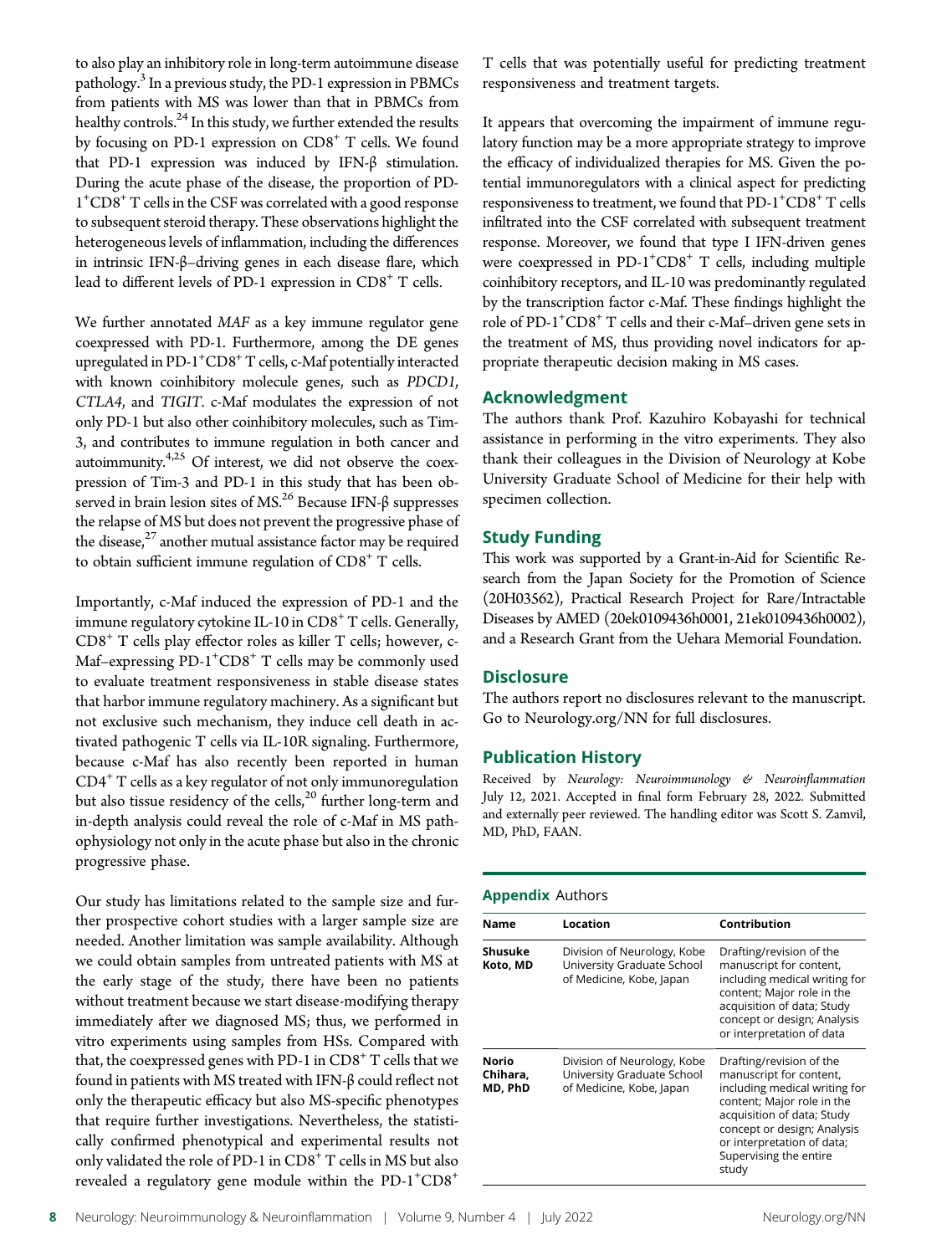### Appendix (continued)

| <b>Name</b>                    | Location                                                                                             | Contribution                                                                    |
|--------------------------------|------------------------------------------------------------------------------------------------------|---------------------------------------------------------------------------------|
| Ritsu<br>Akatani, MD,<br>PhD   | Division of Neurology, Kobe<br>University Graduate School<br>of Medicine, Kobe, Japan                | Major role in the acquisition<br>of data; Analysis or<br>interpretation of data |
| Hiroko<br>Nakano, MS           | Division of Neurology, Kobe<br>University Graduate School<br>of Medicine, Kobe, Japan                | Major role in the acquisition<br>of data                                        |
| Atsushi<br>Hara, MD            | Division of Neurology, Kobe<br>University Graduate School<br>of Medicine, Kobe, Japan                | Major role in the acquisition<br>of data                                        |
| Kenji<br>Sekiguchi,<br>MD, PhD | Division of Neurology, Kobe<br>University Graduate School<br>of Medicine, Kobe, Japan                | Analysis or interpretation of<br>data                                           |
| Riki<br>Matsumoto,<br>MD, PhD  | Division of Neurology, Kobe<br>University Graduate School<br>of Medicine, Kobe, Japan                | Analysis or interpretation of<br>data                                           |
| Tatsushi<br>Toda, MD,<br>PhD   | Department of Neurology,<br>Graduate School of<br>Medicine, The University of<br>Tokyo, Tokyo, Japan | Analysis or interpretation<br>of data; Supervising the<br>entire study          |

# References

- 1. Dendrou CA, Fugger L, Friese MA. Immunopathology of multiple sclerosis. Nat Rev Immunol. 2015;15(9):545-558.
- 2. Saligrama N, Zhao F, Sikora MJ, et al. Opposing T cell responses in experimental autoimmune encephalomyelitis. Nature 2019;572(7770):481-487.
- 3. McKinney EF, Lee JC, Jayne DR, Lyons PA, Smith KG. T-cell exhaustion, co-stimulation and clinical outcome in autoimmunity and infection. Nature 2015;523(7562):612-616.
- 4. Chihara N, Madi A, Kondo T, et al. Induction and transcriptional regulation of the coinhibitory gene module in T cells. Nature 2018;558(7710):454-459.
- 5. Freeman GJ, Long AJ, Iwai Y, et al. Engagement of the PD-1 immunoinhibitory receptor by a novel B7 family member leads to negative regulation of lymphocyte activation. J Exp Med 2000;192(7):1027-1034.
- 6. Kroner A, Mehling M, Hemmer B, et al. A PD-1 polymorphism is associated with disease progression in multiple sclerosis. Ann Neurol 2005;58(1):50-57.
- 7. Maurice C, Schneider R, Kiehl TR, et al. Subacute CNS demyelination after treatment with nivolumab for melanoma. Cancer Immunol Res 2015;3(12):1299-1302.
- 8. Salama AD, Chitnis T, Imitola J, et al. Critical role of the programmed death-1 (PD-1) pathway in regulation of experimental autoimmune encephalomyelitis. J Exp Med 2003;198(1):71-78.
- 9. Magnus T, Schreiner B, Korn T, et al. Microglial expression of the B7 family member B7 homolog 1 confers strong immune inhibition: implications for immune responses and autoimmunity in the CNS. *I Neurosci* 2005;25(10):2537-2546.
- 10. Carter LL, Leach MW, Azoitei ML, et al. PD-1/PD-L1, but not PD-1/PD-L2, interactions regulate the severity of experimental autoimmune encephalomyelitis. J Neuroimmunol 2007;182(1-2):124-134.
- 11. Saresella M, Marventano I, Longhi R, et al. CD4+CD25+FoxP3+PD1- regulatory T cells in acute and stable relapsing-remitting multiple sclerosis and their modulation by therapy. FASEB J 2008;22(10):3500-3508.
- 12. Agata Y, Kawasaki A, Nishimura H, et al. Expression of the PD-1 antigen on the surface of stimulated mouse T and B lymphocytes. Int Immunol 1996;8(5):765-772.
- 13. Terawaki S, Chikuma S, Shibayama S, et al. IFN-alpha directly promotes programmed cell death-1 transcription and limits the duration of T cell-mediated immunity. J Immunol 2011;186(5):2772-2779.
- 14. Paty DW, Li DK. Interferon beta-1b is effective in relapsing-remitting multiple sclerosis. II. MRI analysis results of a multicenter, randomized, double-blind, placebocontrolled trial. UBC MS/MRI Study Group and the IFNB Multiple Sclerosis Study Group. Neurology 1993;43(4):662-667.
- 15. Roy ER, Wang B, Wan YW, et al. Type I interferon response drives neuroinflammation and synapse loss in Alzheimer disease. J Clin Invest 2020;130(4): 1912-1930.
- 16. Polman CH, Reingold SC, Banwell B, et al. Diagnostic criteria for multiple sclerosis: 2010 revisions to the McDonald criteria. Ann Neurol 2011;69(2):292-302.
- 17. Kurtzke JF. Rating neurologic impairment in multiple sclerosis: an expanded disability status scale (EDSS). Neurology 1983;33(11):1444-1452.
- 18. Duraiswamy J, Ibegbu CC, Masopust D, et al. Phenotype, function, and gene expression profiles of programmed death-1(hi) CD8 T cells in healthy human adults. J Immunol 2011;186(7):4200-4212.
- Mi H, Muruganujan A, Huang X, et al. Protocol Update for large-scale genome and gene function analysis with the PANTHER classification system (v.14.0). Nat Protoc 2019;14(3):703-721.
- 20. Aschenbrenner D, Foglierini M, Jarrossay D, et al. An immunoregulatory and tissueresidency program modulated by c-MAF in human TH17 cells. Nat Immunol 2018; 19(10):1126-1136.
- 21. Rao SS, Huntley MH, Durand NC, et al. A 3D map of the human genome at kilobase resolution reveals principles of chromatin looping. Cell 2014;159(7):1665-1680.
- 22. Crawford MP, Yan SX, Ortega SB, et al. High prevalence of autoreactive, neuroantigen-specific CD8+ T cells in multiple sclerosis revealed by novel flow cytometric assay. Blood 2004;103(11):4222-4231.
- 23. Hamann D, Baars PA, Rep MH, et al. Phenotypic and functional separation of memory and effector human CD8+ T cells. J Exp Med 1997;186(9):1407-1418.
- Javan MR, Aslani S, Zamani MR, et al. Downregulation of immunosuppressive molecules, PD-1 and PD-L1 but not PD-L2, in the patients with multiple sclerosis. Iran J Allergy Asthma Immunol 2016;15(4):296-302.
- 25. Apetoh L, Quintana FJ, Pot C, et al. The aryl hydrocarbon receptor interacts with c-Maf to promote the differentiation of type 1 regulatory T cells induced by IL-27. Nat Immunol 2010;11(9):854-861.
- 26. van Nierop GP, van Luijn MM, Michels SS, et al. Phenotypic and functional characterization of T cells in white matter lesions of multiple sclerosis patients. Acta Neuropathol 2017;134(3):383-401.
- La Mantia L, Vacchi L, Di Pietrantonj C, et al. Interferon beta for secondary progressive multiple sclerosis. Cochrane Database Syst Rev 2012;1:CD005181.